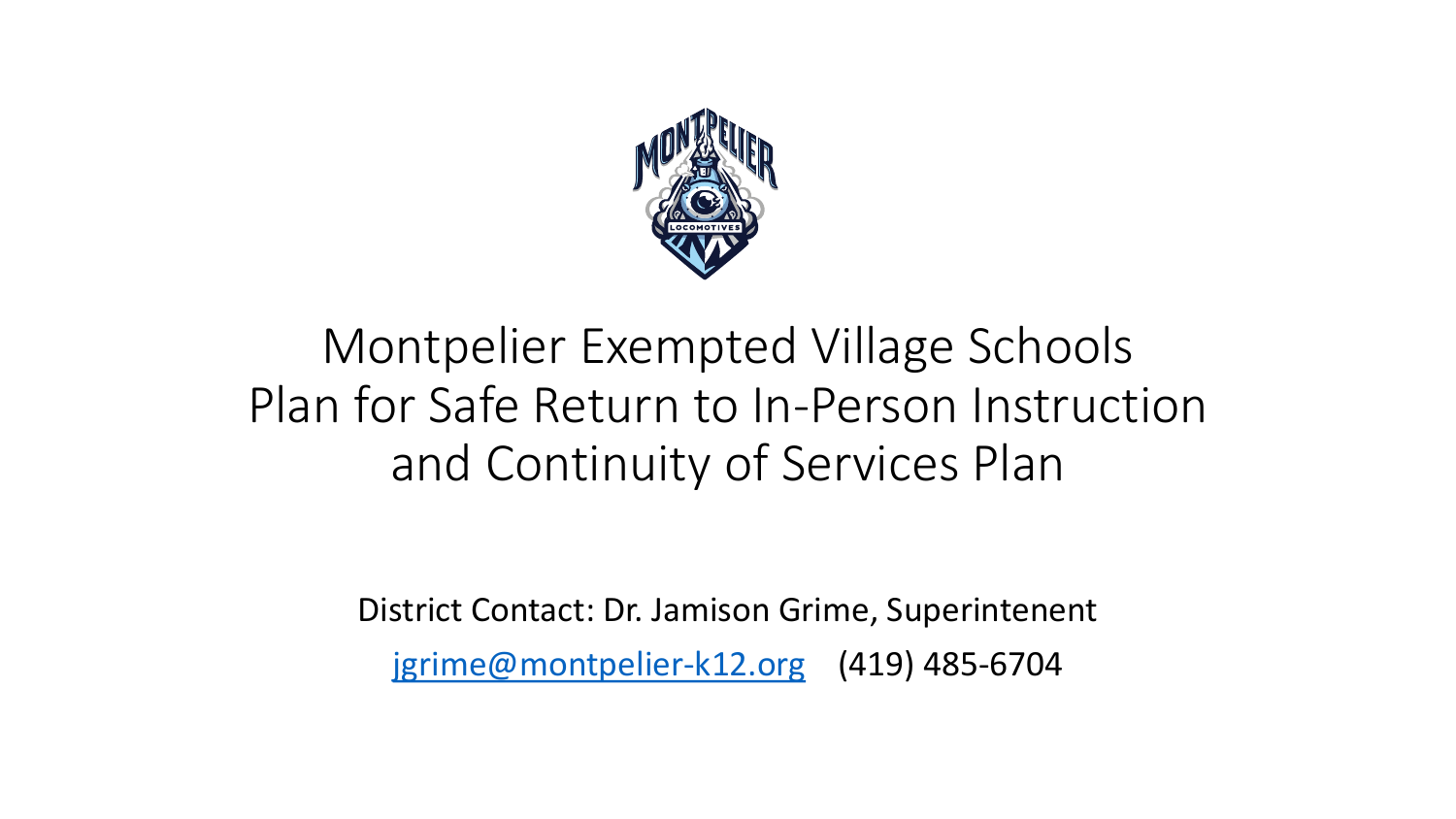#### Policies for Incorporating Mitigation Strategies

The district will return to pre-pandemic mitigation strategies. If current conditions change, the district will assemble it's pandemic response team to review mitigation strategies and make necessary revisions.

Physical Distancing-The district will return to pre-pandemic protocols. Physical distancing will be recommended but not required.

Handwashing and Respiratory Etiquette-Handwashing will be emphasized during the school day. Hand sanitizing stations will be placed throughout the building and students will be encouraged to used hand sanitizer frequently. Cough and sneeze etiquette will be taught, monitored and reinforced.

Cleaning and Maintaining Healthy Facilities-District cleaning protocols will return to pre-pandemic protocols. Ventilation filters will be changed routinely to ensure air quality is maintained at an acceptable level.

Contact Tracing-Montpelier Schools will follow the recommendations of the Williams County Health Department.

Diagnostic and Screening Testing-Montpelier Schools will have tests and screening supplies in the nurse's clinic. The district will utilized test kits for COVID concerns in an effort to keep students safely in school.

Vaccinations-The district will continue to encourage faculty, staff, and students to be vaccinated. The district has and will continue to serve as a host site for vaccination clinics.

Appropriate Accommodations for Children with Disabilities with Respect to the Health and Safety Policies-Montpelier Schools will follow Williams County Health Department and CDC guidance to ensure that children with disabilities have their health and safety needs met.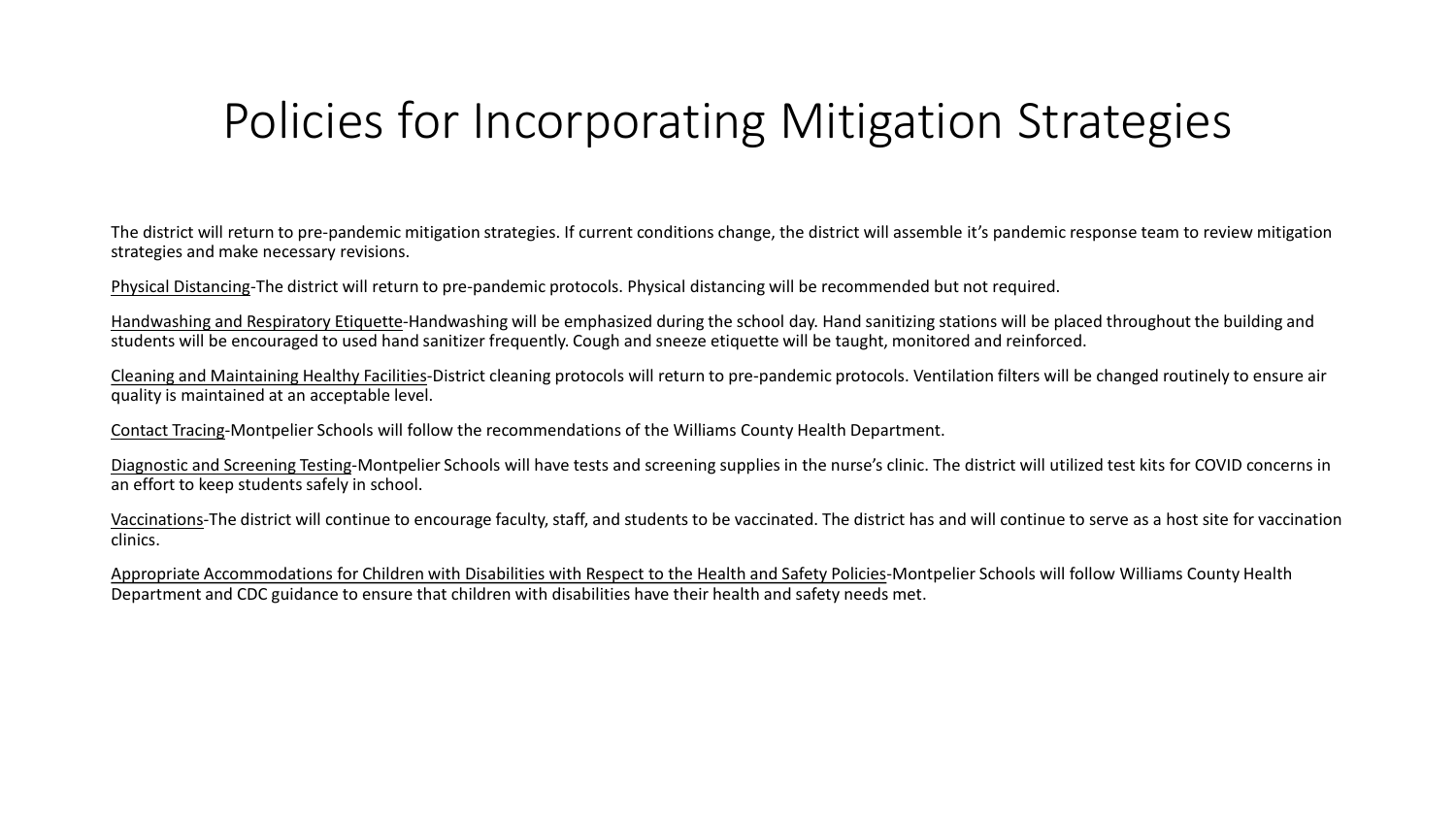### Plan to Address Continuity of Academic and Non-Academic Services

#### • Academic Services

- Throughout the Spring of 2021, TBT developed plans to allow for curriculum adjustments based on unfinished learning and to target the data sources to use in the fall to identify group and individual student learning needs. The following strategies can be used to meet this objective:
	- Monitoring curriculum pacing and adjust to ensure priority skills are taught
	- Aligning assessment practices to appropriately progress monitoring skill mastery of students and ensure that students are meeting grade level goals
	- The following data sources will be used
		- Ohio Achievement Tests and Graduation Tests
		- Early Learning Assessment (PS)
		- DIBELS
		- Accelerated Reader
		- Lexia
		- IXL
		- Curriculum Based Grade Level/Course Assessments
		- Progress of IEP and WEP Goals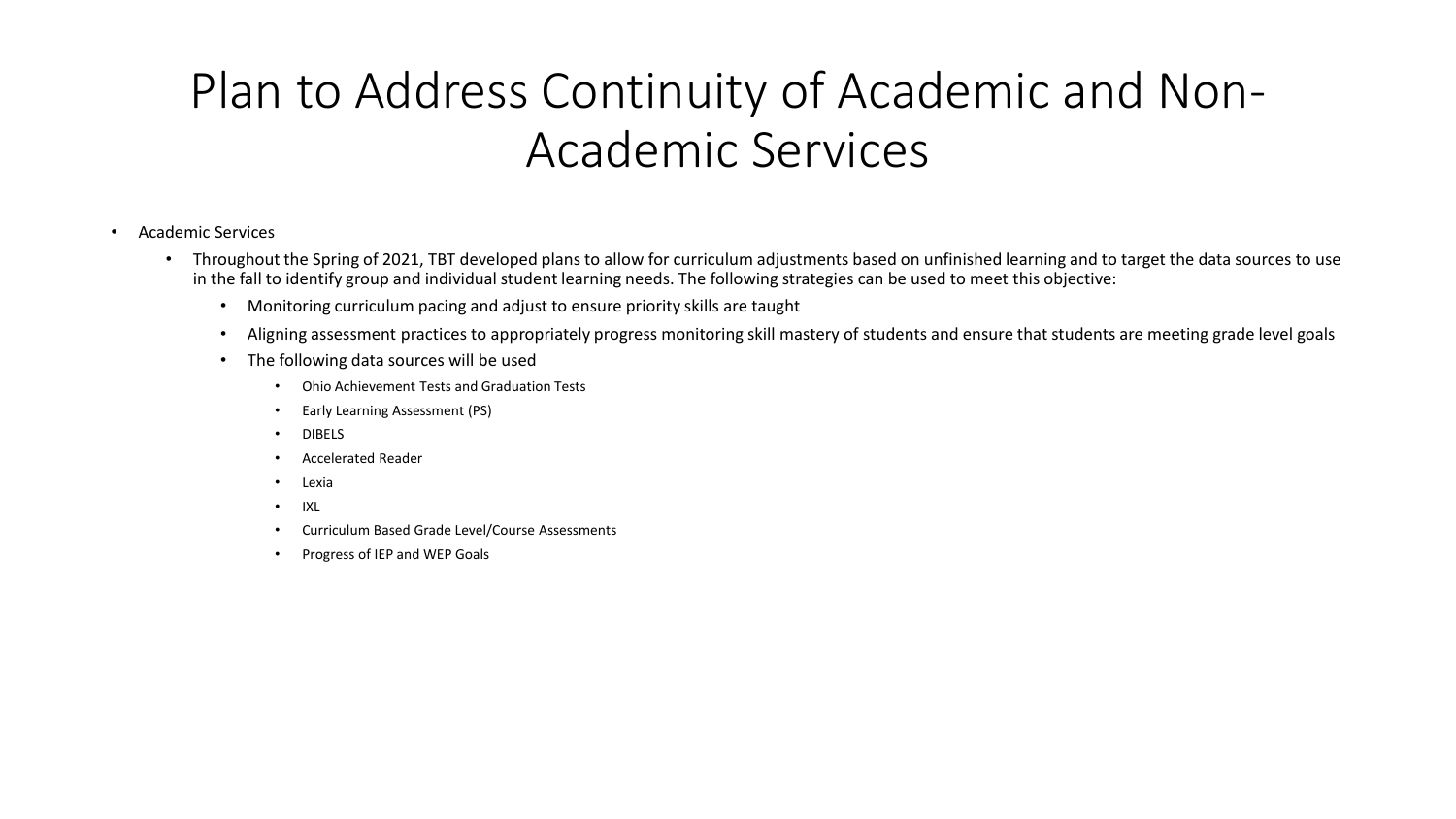#### Approaches to Identify Social and Emotional Needs

- Social Emotional Needs
	- School social worker, guidance counselor and principals will monitor the social-emotional well being of the students and staff as a whole. The school social worker has a comprehensive network of school and community supports to deploy when necessary. The district offers counseling and therapy at the school during the school day to ensure that the social emotional needs of all stakeholders are met.
- Mental Health Needs
	- Site based counseling services from multiple outside agencies are offered at the school. Identified students are referred to the school social worker who will then make sure the students gets the appropriate services.
	- Continue practices that support teacher understanding of warning signs and facilitate communication with counselors and principals.
- Health Needs
	- Continue to offer vaccination clinics to eligible students and staff
	- Continue to work in collaboration with the Williams County Health Department to ensure we are implementing and following CDC guidelines properly.
- Food Needs
	- Continue to offer students and families free lunches at the school and ensure that students have food to take home if school is not in-person.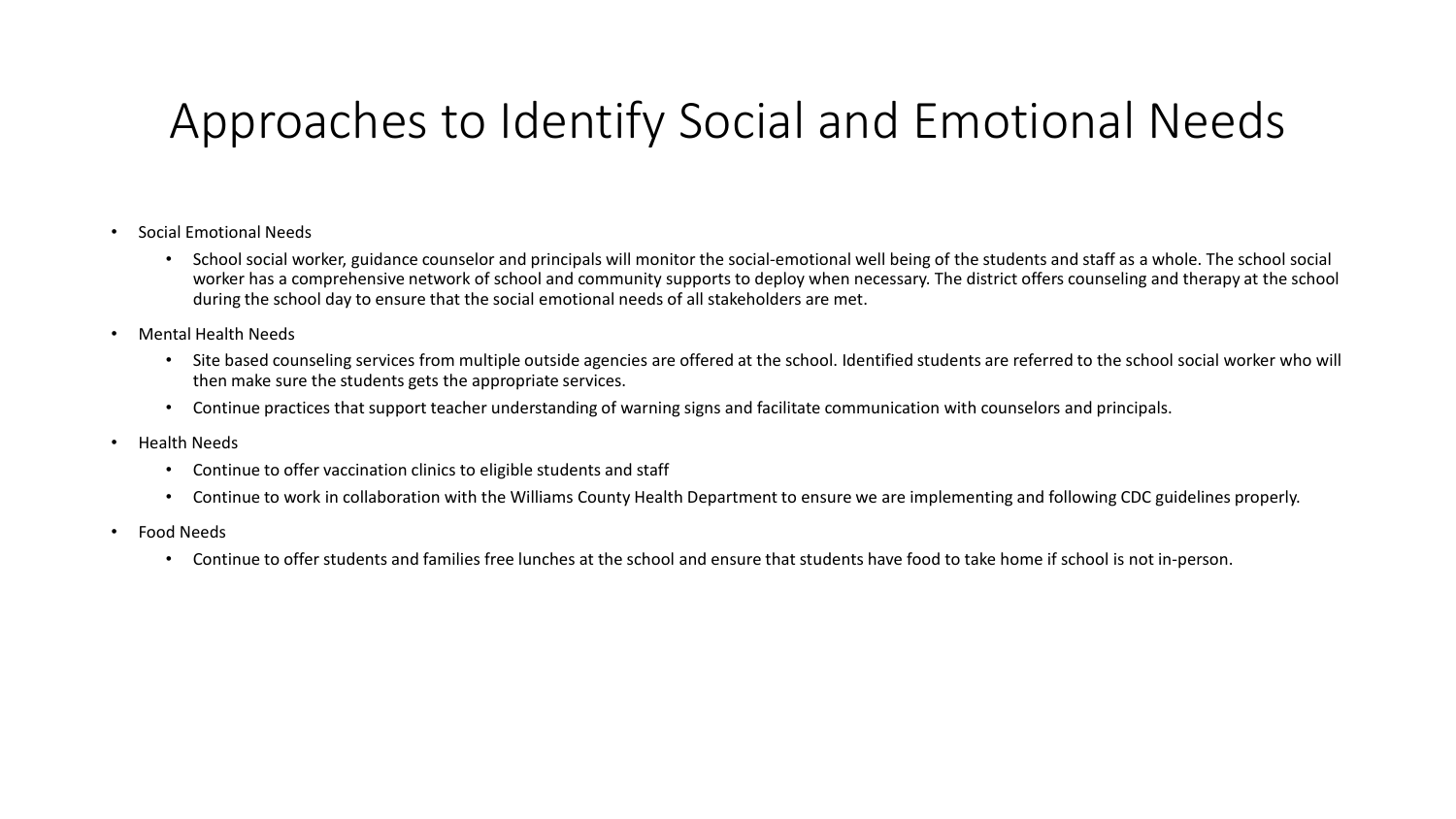# Periodic Review

• The pandemic response team will conduct a mid-year review of the continuity of services plan and provide the board of education with an update. The team will meet every September and March through September of 2023. Revisions to the plan will be documented and approved at the board of education meeting immediately following the pandemic response team meeting.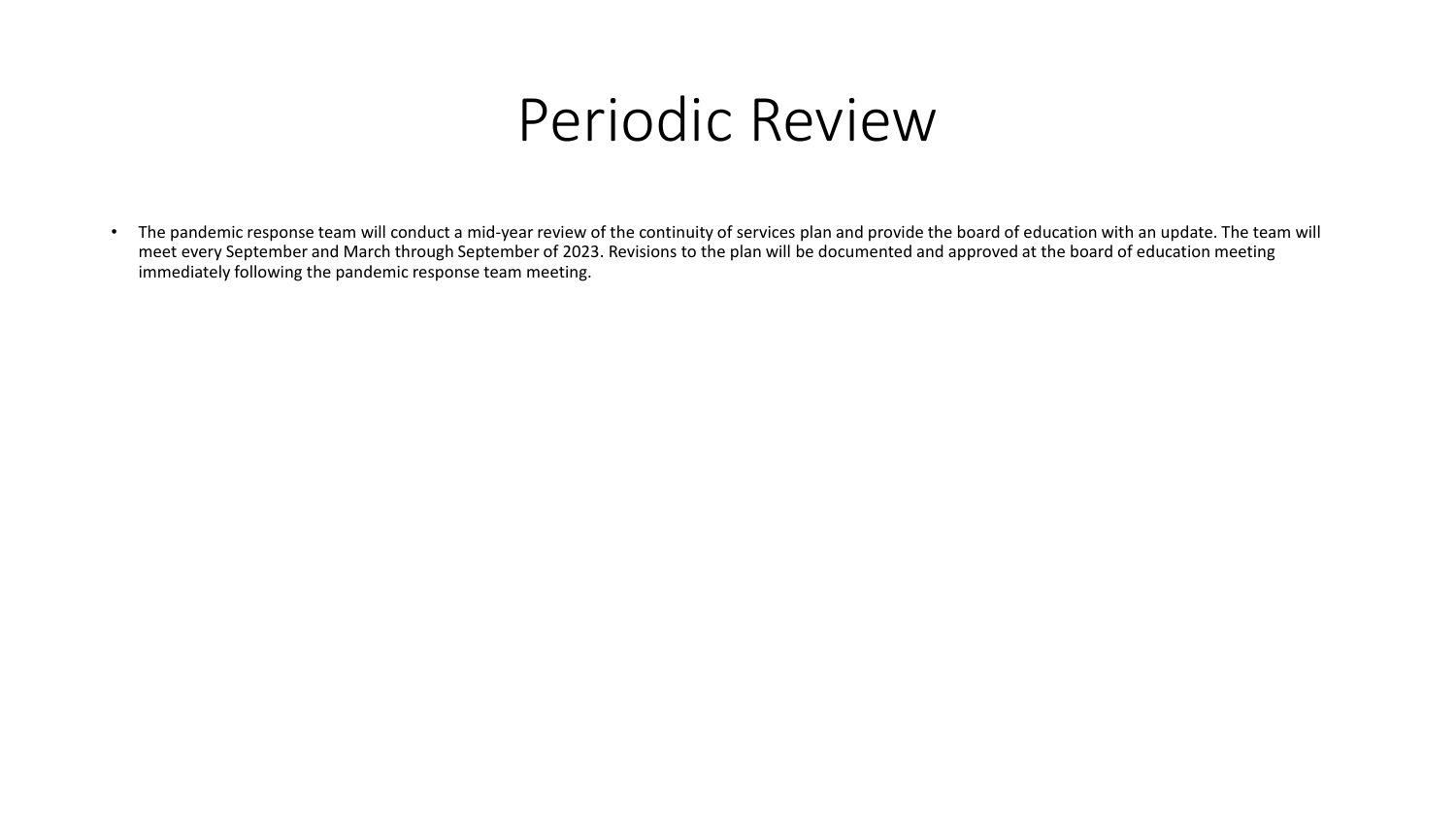#### Public Input

- The district will seek input from the public by posting the plan on our district webpage. The district can email the superintendent with any comments or concerns.
- Revisions to the plan based on public input will be documented and approved at the board of education meeting immediately proceeding the pandemic response team meeting and the revised plan will be posted on the district webpage.